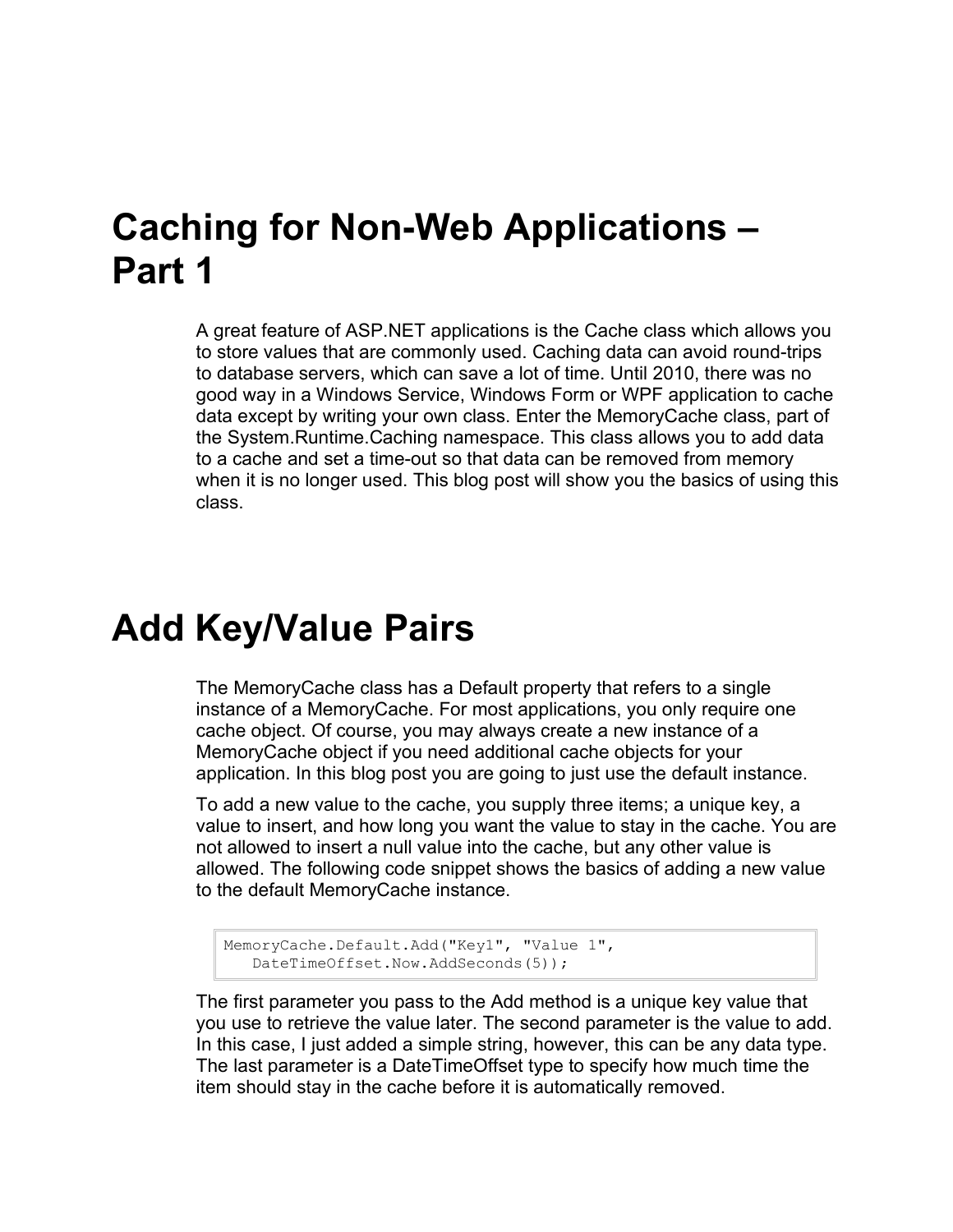#### **Check to See if Value was Inserted**

Instead of just calling the Add method blindly as I did in the previous code snippet, you should check to see if the value was added. If you attempt to add the same key value to the same cache, the call will fail and the value is not updated. You can check the return value from the Add method to determine if the value was added.

```
bool ret;
ret = MemoryCache.Default.Add("Key1", "Value 1", 
            DateTimeOffset.Now.AddSeconds(5));
if (ret) {
MessageBox.Show("Key did NOT exist");
}
else {
 MessageBox.Show("The Key did already exist");
}
```
#### **Add Using a Cache Policy**

If you wish to set other meta-data information about the item in your cache, create a CacheItemPolicy object and use that to add your item. One of the things you can do with a CacheItemPolicy is set a SlidingExpiration property. The previous code set an absolute time to expire your cache object. The SlidingExpiration property is a TimeSpan to keep the item in your cache, but that time span renews each time the item in the cache is accessed.

```
bool ret;
CacheItemPolicy pol = new CacheItemPolicy();
pol.SlidingExpiration = new TimeSpan(0, 0, 5);
ret = MemoryCache.Default.Add("Key1", "Value 1", pol);
if (ret) {
MessageBox.Show("Key did NOT exist");
}
else {
 MessageBox.Show("The Key did already exist");
}
```
In the previous code the SlidingExpiration property of a new CacheItemPolicy object is set to 5 seconds. If you access the item in the cache at 4 seconds, then the item will stay in the cache for another 5 seconds. If you access it again after 3 seconds, then another 5 seconds is added on. However, if you do not access the item, then that item is removed from the cache after 5 seconds has elapsed.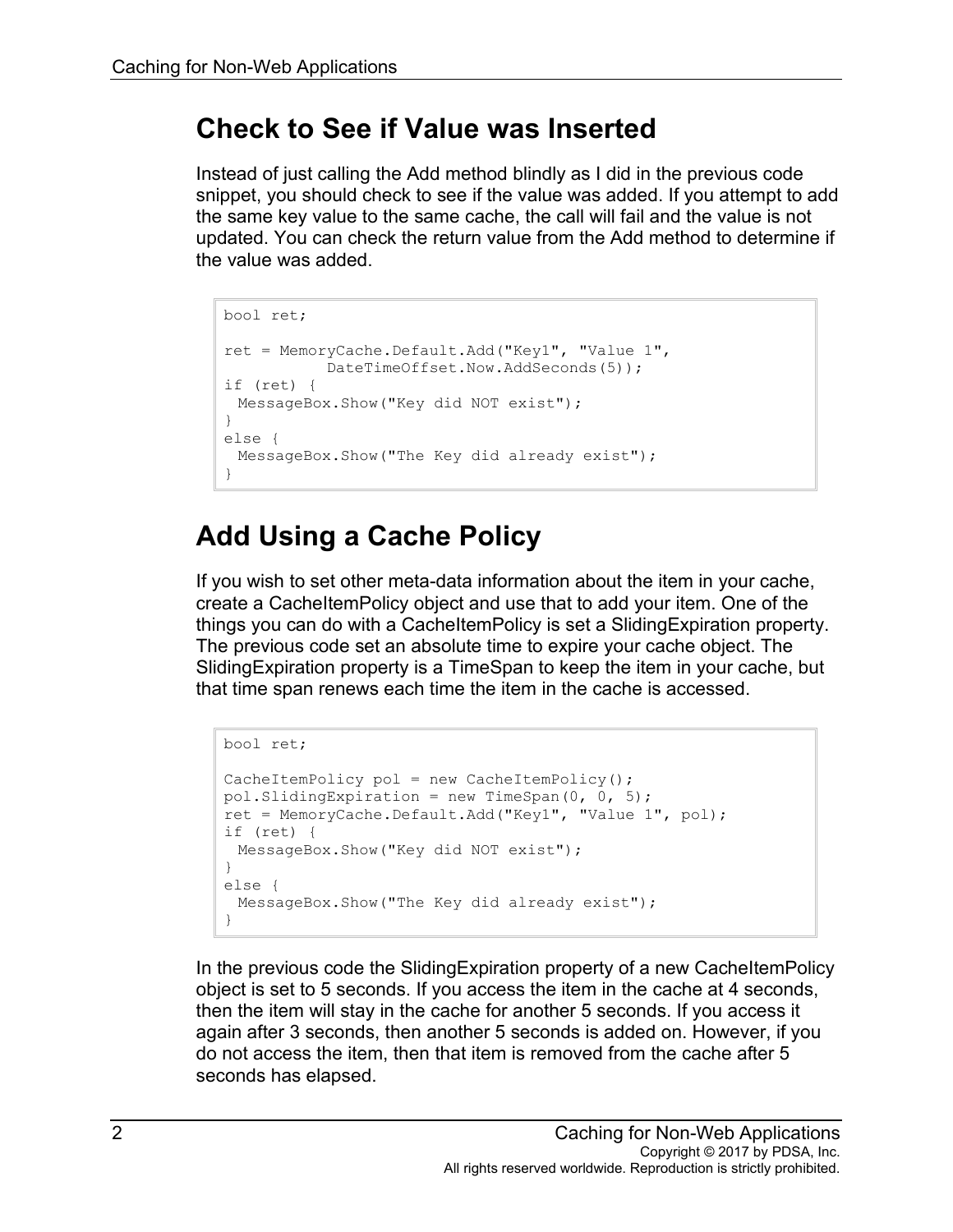#### **Add Using the Default Indexer**

If you wish to add an item without setting any expiration time, you can use the default indexer. Pass the key name within square brackets to either add a new, or update an existing key, within the MemoryCache object.

```
MemoryCache.Default["Key1"] = "Value 1a";
```
# **Access the Data in the Cache**

After you have entered data in the cache, you need to retrieve it, check to see if it is still in there, count it, etc. The MemoryCache object, of course, supplies you with the appropriate methods to perform these operations. To retrieve a value, use the Get method. You should check to see that the key exists before you retrieve it.

```
if (MemoryCache.Default.Get("Key1") != null) {
 MessageBox.Show(
   MemoryCache.Default.Get("Key1").ToString());
}
else {
 MessageBox.Show("Cache Item Does Not Exist");
}
```
If you attempt to Get a key that does not exist within the cache a null value is returned. If it does exist, the Get method returns an object type to you. You will need to cast the data to the appropriate data type prior to using it.

#### **Use the Default Indexer**

Instead of using the Get method you may also use the indexer property to retrieve a value from the cache. The indexer to the MemoryCache object is just like any other .NET indexer. You pass the key name within square brackets to the MemoryCache object and it will return the value if one exists. The code below provides the exact same functionality as the previous sample.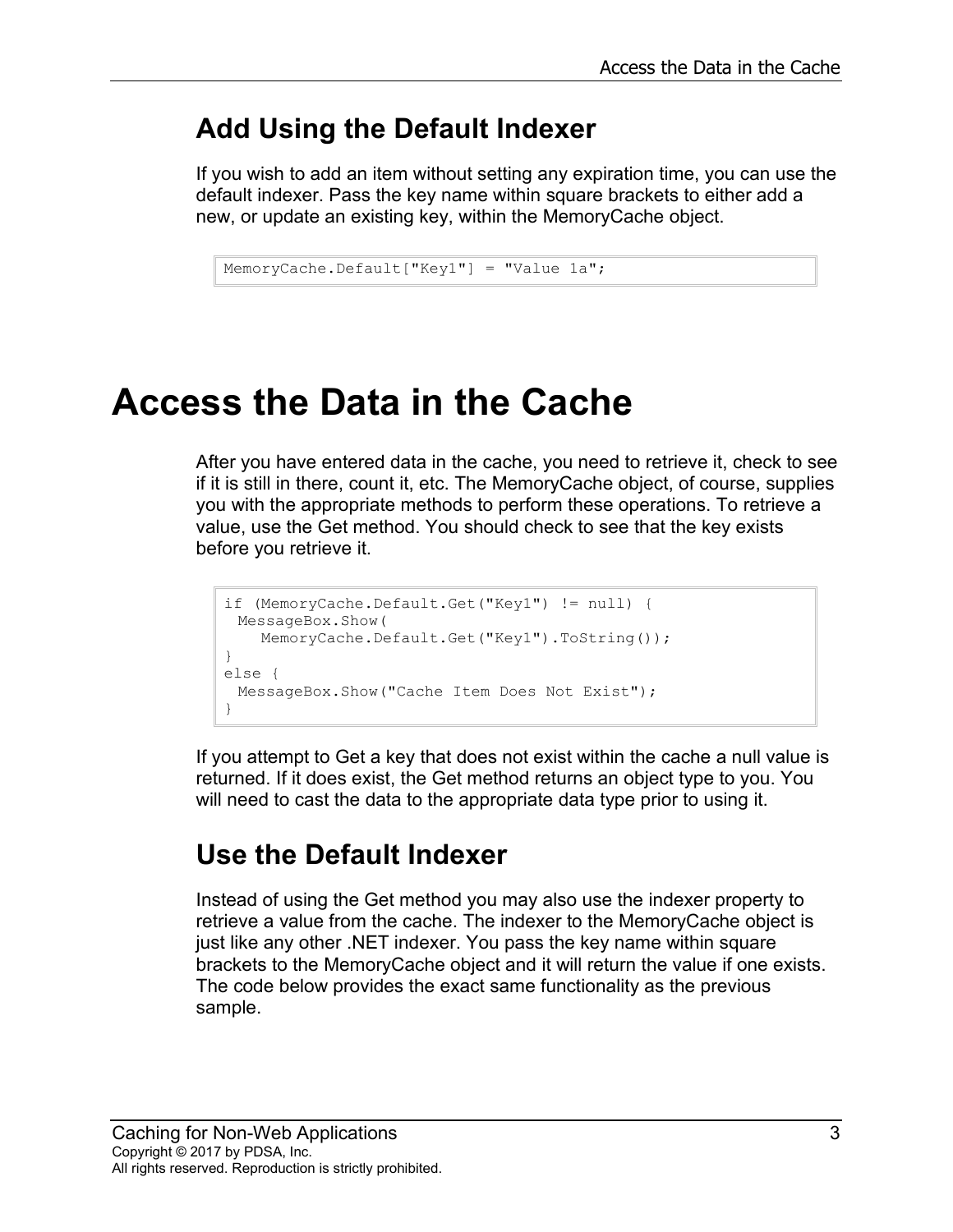```
if (MemoryCache.Default[THE_KEY] != null) {
 MessageBox.Show(MemoryCache.Default[THE_KEY].ToString());
}
else {
 MessageBox.Show("Cache Item Does Not Exist");
}
```
#### **Using the Contains Method**

Instead of using the Get method and having it return a null if the key does not exist, use the Contains method to just check to see if a key exists in the cache. The code below shows an example of using the Contains method.

```
if (MemoryCache.Default.Contains("Key1")) {
 MessageBox.Show("Cache Item Exists");
}
else {
 MessageBox.Show("Cache Item Does NOT Exist");
}
```
#### **Count the Items in the Cache**

Call the GetCount method to determine how many items are currently cached in the MemoryCache object. This method returns an integer value.

```
MessageBox.Show(MemoryCache.Default.GetCount().ToString());
```
#### **Remove an Item from the Cache**

At some point, you might with to manually remove an item from the cache, instead of just letting the item expire. To accomplish this, call the Remove method passing in the key value.